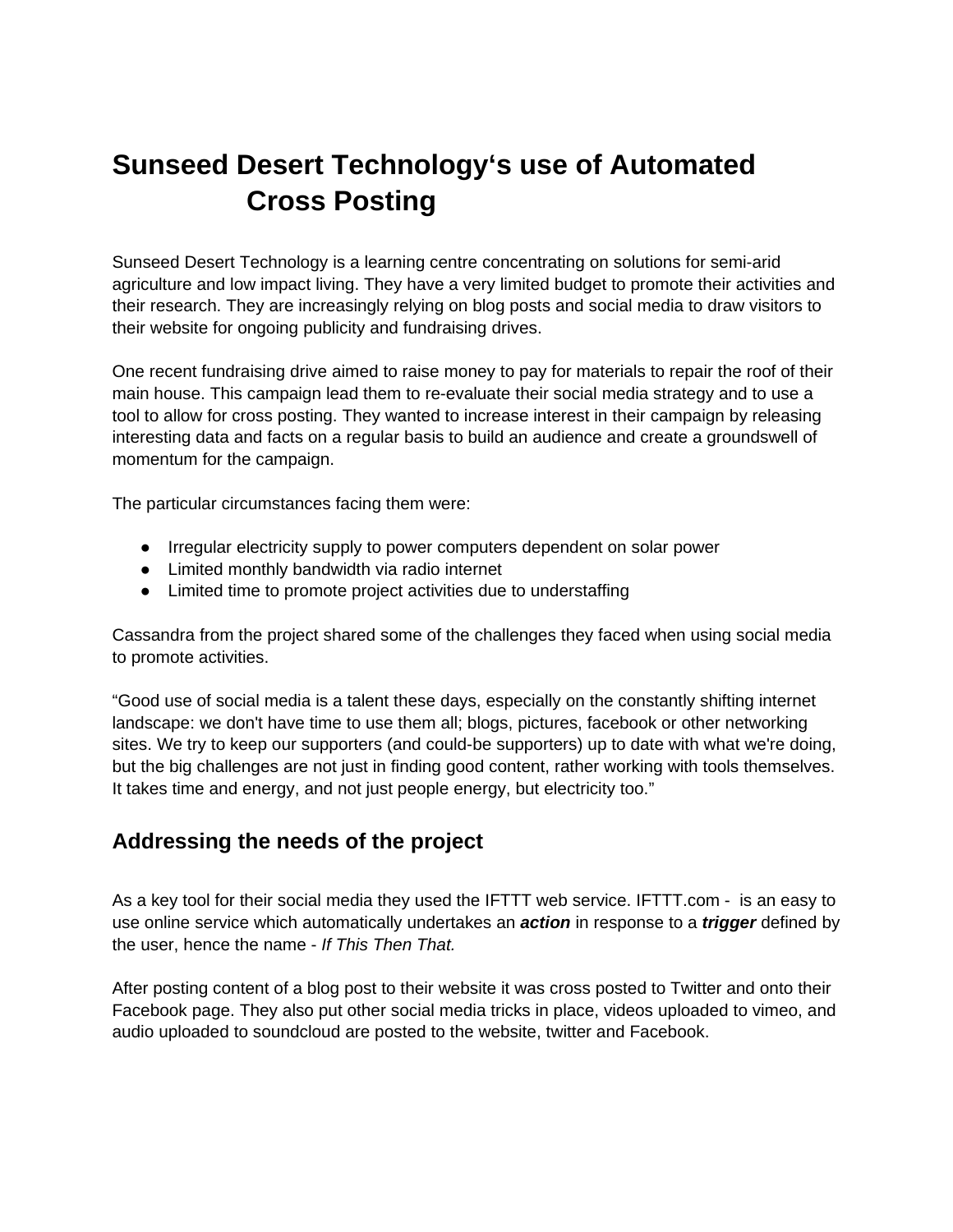After setting up an account on IFTTT.com they created channels for each of their online presences. This involved either inputting their user details or setting up oauth connections. As the posts are published this triggers ifttt.com to cross post to other channels.



The tool also helped overcome a particular limitation. The use of Facebook at the project is restricted using a blocking rule on network router. This is set up as a way of limiting the bandwidth use of the radio-based Internet provision. In the past the block was temporarily disabled to allow for limited Facebook use as an outreach tool. Now after setting up the initial connection all blog posts can be sent to be posted on the project's Facebook page without disabling the filter..

This cross posting to Facebook allowed for an additional possibility. Visitors to the centre were encouraged to set up a learning blog on the project website. This learner blog is then set to cross-post to the Facebook page of the visitor. This allows them to share their experiences with family and friends. In this way the project's bandwidth can be used to promote networking and sharing learning to the social networks of visiting volunteers without the additional bandwidth of normal social networking use.

There are other uses of IFTTT that could be useful to a similar project. These include: the logging of temperatures available online to an online spreadsheet, the ability to automatically reply to emails based on their titles or send sms texts to project members if the subject contains the word 'Urgent'.

## **Hand On - creating a cross posting recipe in IFTTT**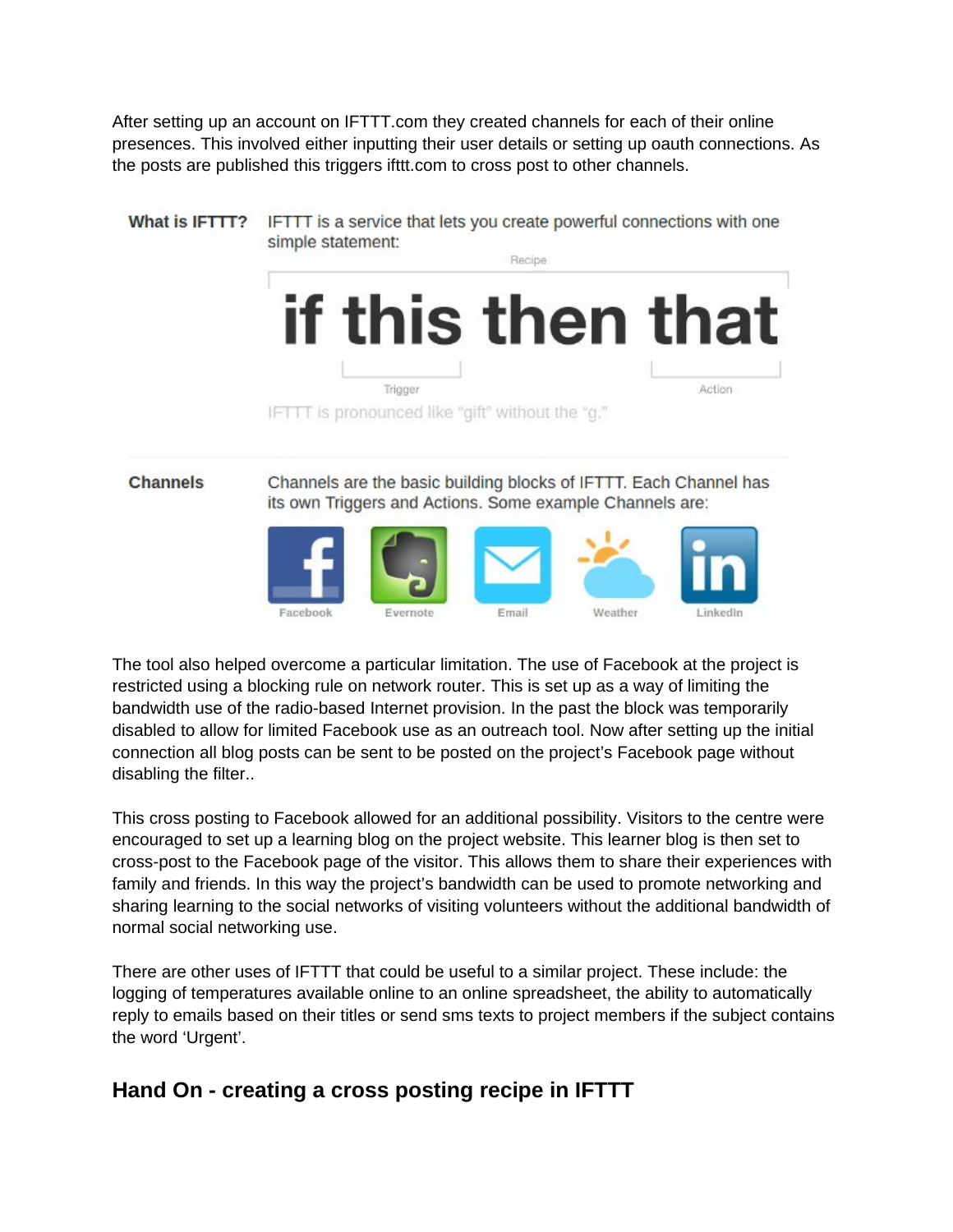As the project uses a WordPress website, they can take advantage of a *recipe* that has been set up by another user of ITFFF to post a tweet if a WordPress site is updated.



We can see that users are prompted to activate **channels** to be able to do this. Setting up a channel is a way of creating an input to this system or an output.

After setting up your channels you are then asked to modify an **action**.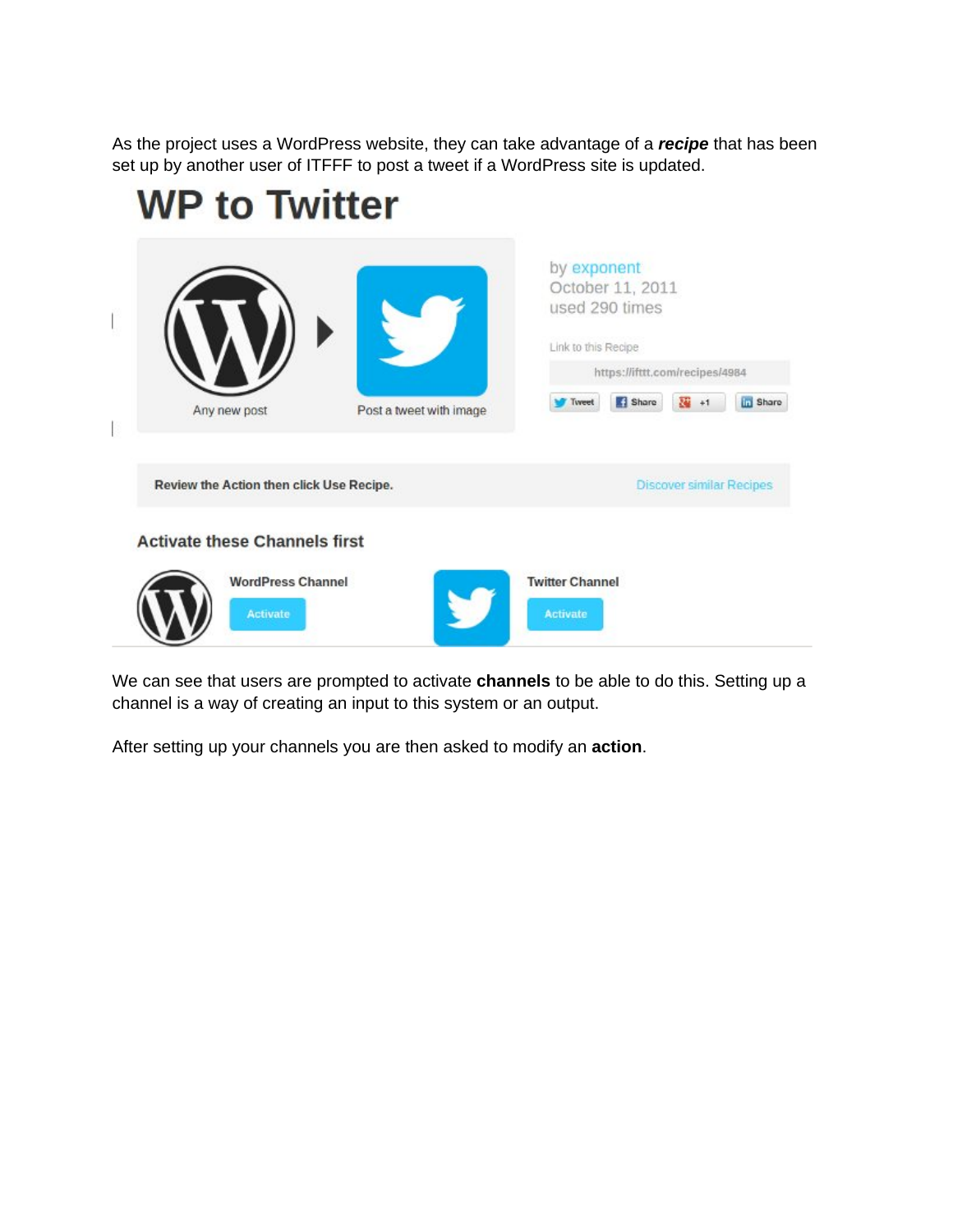## **Action**



#### Post a tweet with image

This Action will post a new tweet to your Twitter account with a linked pic.twitter.com image. NOTE: Twitter limits you to a total of 30 tweets with images per day.

## What's happening?

**Use Recipe** 

| PostUrl PostContent<br>PostTitle                   | <b>WordPress Ingredients</b><br>Data from the Trigger |                          |
|----------------------------------------------------|-------------------------------------------------------|--------------------------|
|                                                    | Select an Ingredient                                  | $\overline{\phantom{a}}$ |
| limited to 120 characters to accommodate image URL |                                                       |                          |
| Image URL                                          |                                                       |                          |
| PostImageUrl                                       |                                                       |                          |

In this case our action is to post a tweet with an image from our WordPress site. If we wanted to change the contents of a post, it is possible to do this by altering the Ingredients listed in or adding text directly as shown in the screenshot below.

| <b>Action</b>                                                              |                                    |  |
|----------------------------------------------------------------------------|------------------------------------|--|
| Create a link post<br>This Action will create a new link post on Facebook. |                                    |  |
| <b>Link URL</b>                                                            |                                    |  |
| PostUrl                                                                    |                                    |  |
| Message                                                                    |                                    |  |
| Latest News from Sunseed Website -                                         | + PostImageUrl                     |  |
| PostTitle                                                                  | First Image URL                    |  |
| PostImageUrl                                                               | Select an Ingredient<br>Post Title |  |
| <b>PostContent</b>                                                         | Post URL<br>Post Content           |  |
|                                                                            | First Image URL                    |  |

Now that the cross posting is set up, the project workers are able to schedule posts regularly using the date feature of their WordPress site.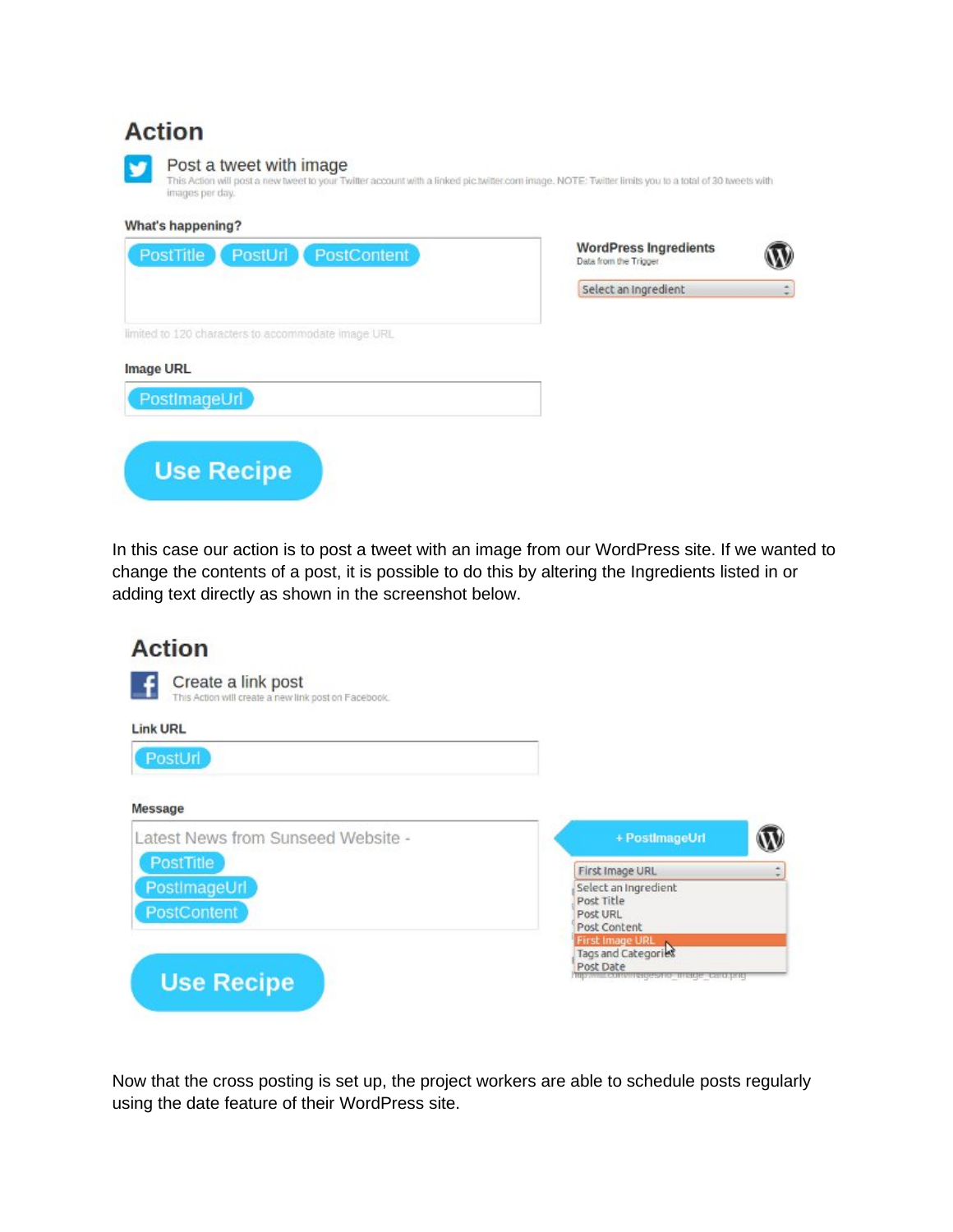| Publish                           |                |
|-----------------------------------|----------------|
| <b>Save Draft</b>                 | Preview        |
| <b>Status: Draft Edit</b>         |                |
| Visibility: Public Edit           |                |
| <b>量 Publish immediately Edit</b> |                |
| Move to Trash                     | <b>Publish</b> |

Instead of publishing immediately a date in the future can be set.

| Publish                                                      |                |
|--------------------------------------------------------------|----------------|
| <b>Save Draft</b>                                            | Preview        |
| <b>Status: Draft Edit</b>                                    |                |
| Visibility: Public Edit                                      |                |
| <b>H</b> Publish immediately<br>$01$ -Jan - 05, 2013 @ 12:00 |                |
| OK Cancel                                                    |                |
| Move to Trash                                                | <b>Publish</b> |

This allows them to write many posts at the same time and have them released over the next few weeks. This circumvents issues of access caused by low batteries and limited bandwidth.

#### **How IFTTT works**

Behind the scenes IFTTT uses a combination of APIs, RSS Feeds and OAuth. This enables access and easy movement of data between web services. OAuth uses token based user authentication rather than storing passwords. This is what happens when activate channels and you are asked to log into your web services and then allow certain permissions.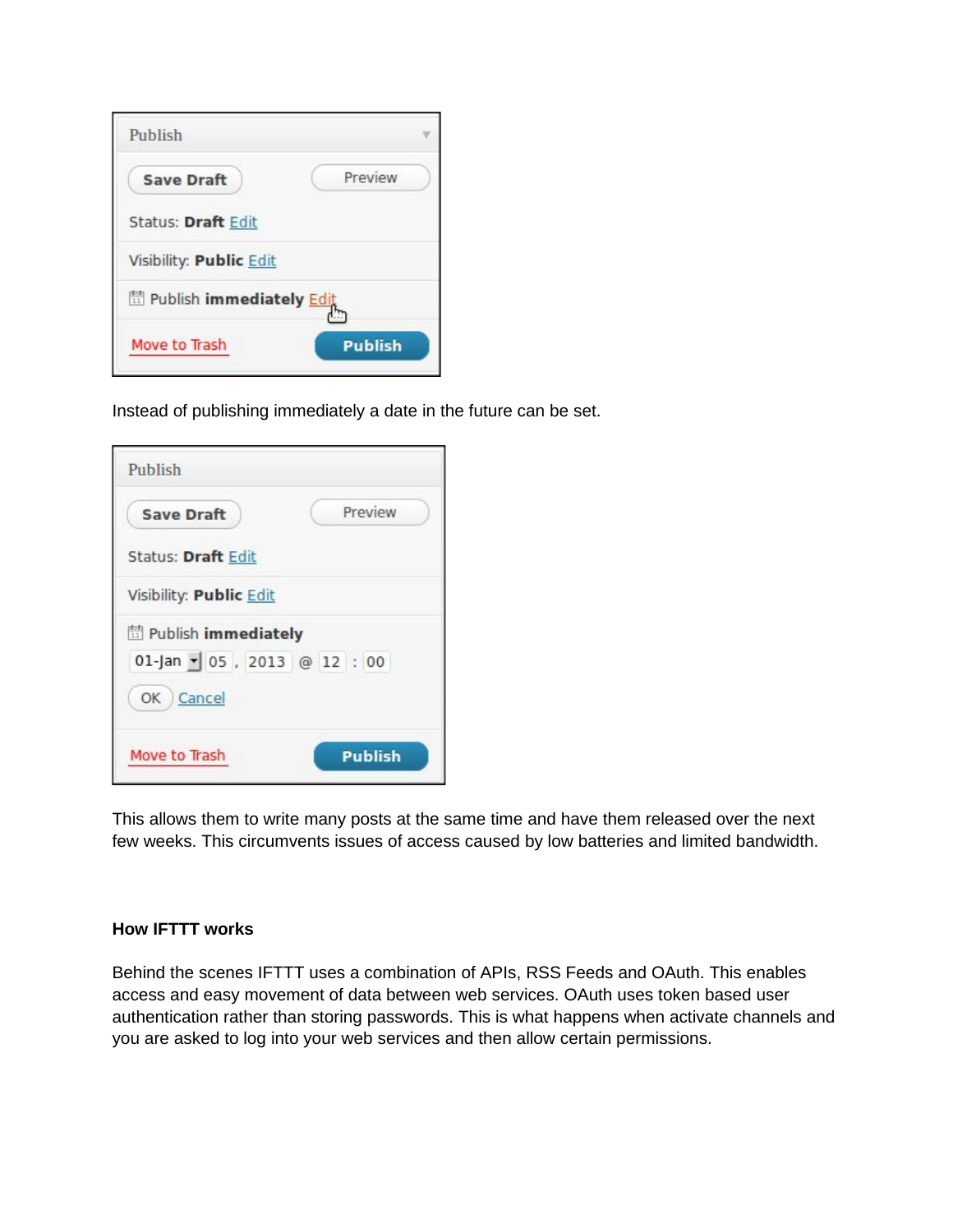

This is better than handing over your username and password. If IFTTT were hacked and your tokens taken, the intruders would only have a limited access to your accounts. However, there are still some concerns, for example when you activate a Facebook channel.